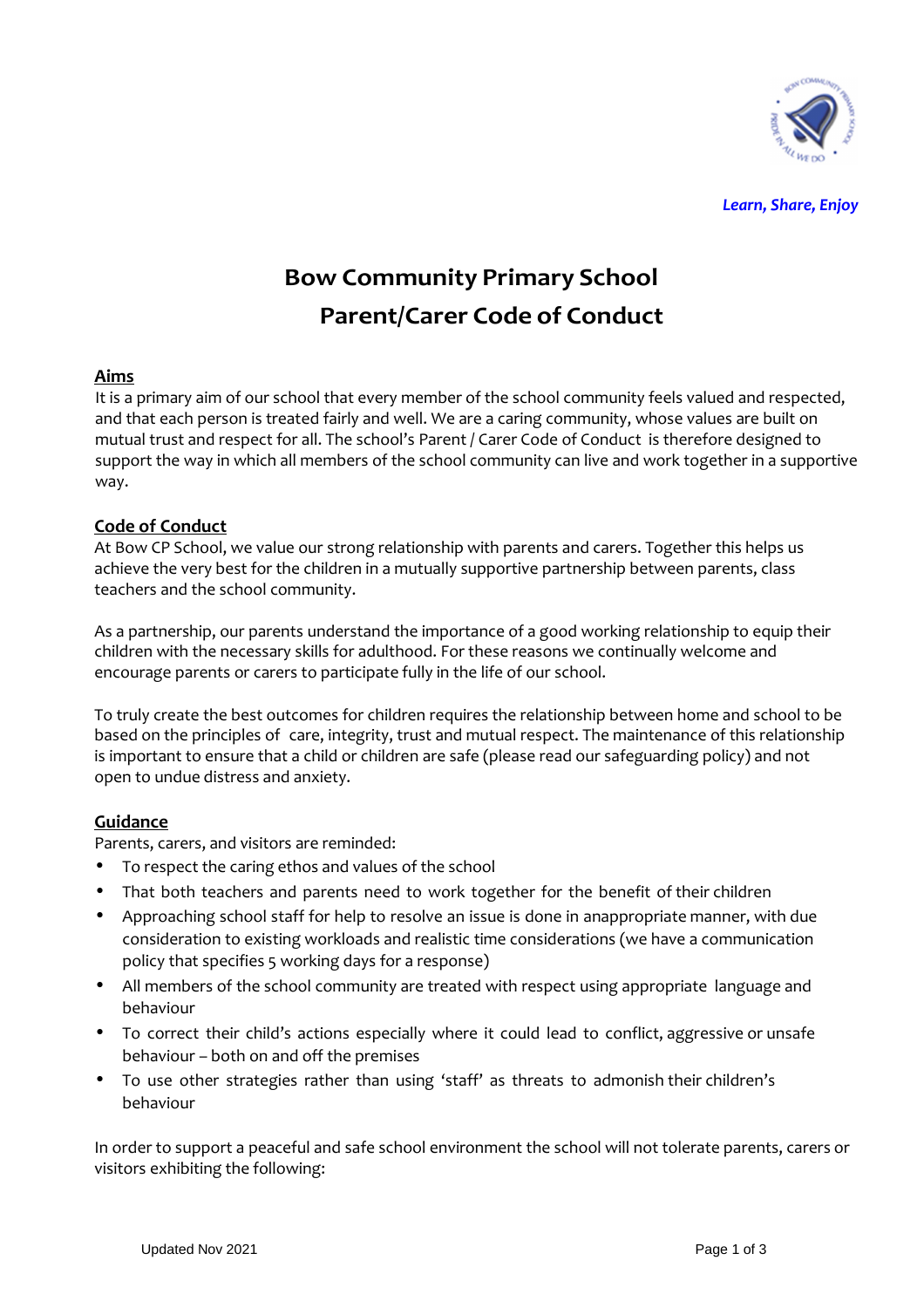- Disruptive behaviour which interferes of threatens to interfere with any of the school's operation or activities anywhere on the school premises, in the form of harassment or vexatious complaints
- Any inappropriate behaviour on the school premises
- Using loud or offensive language or displaying temper towards any member of staff be that face to face, by telephone, text, email or via social media
- Threatening in any way, a member of school staff, visitor, fellow parent/carer or pupil be that face to face, by telephone, text, email or via social media
- Damaging or destroying school property
- Sending abusive or threatening emails to text/voicemail/phone messages or other written communications such as social media to anyone within the school community.
- Defamatory, offensive or derogatory comments regarding the school or any of the pupils/parent/staff, at the school on Facebook or other social media sites. (See Appendix 1)
- The use of physical or verbal aggression towards another adult or child. This includes physical punishment against your own child on school premises
- Approaching someone else's child in order to discuss or chastise them because of the actions of this child towards their own child. (Such an approach to a child may be seen to be an assault on that child and may have legal consequences.)
- Smoking, taking illegal drugs or the consumption of alcohol on school premises. (Alcohol may only be consumed during authorised events.)

Although we aim to get things right as much as possible, from time to time, we may not. In cases such as these, there is a robust complaints policy on the school website called "How to raise a concern" https://www.bowcps.devon.sch.uk/website/policies/174887

Please use this as guidance for how to raise a concern or a complaint and refrain from posting unsubstantiated opinions on facebook. In cases where this happens, the school will look to the policy,'Managing Unreasonable Behaviour', for guidance on how to proceed. https://www.bowcps.devon.sch.uk/website/policies/174887

Should **any** of the above occur on school premises, the school may feel it is necessary to take action by contacting the appropriate authorities, appropriate legal action if necessary, and/or sadly, considering removing the right to be on the school site (see the policy for managing unreasonable behaviour). https://bowcps.eschools.co.uk/website/policies/174887

In this event, the school is not responsible for organising arrangements for children in the above circumstances. Parents will need to provide alternative arrangements for bringing children into school.

Thank you for abiding by this policy in our school. Together we create a positive and uplifting environment not only for the children, but also all who work and visit our school.

Note: Can parents please ensure they make all persons responsible for collecting their children are aware of this policy.